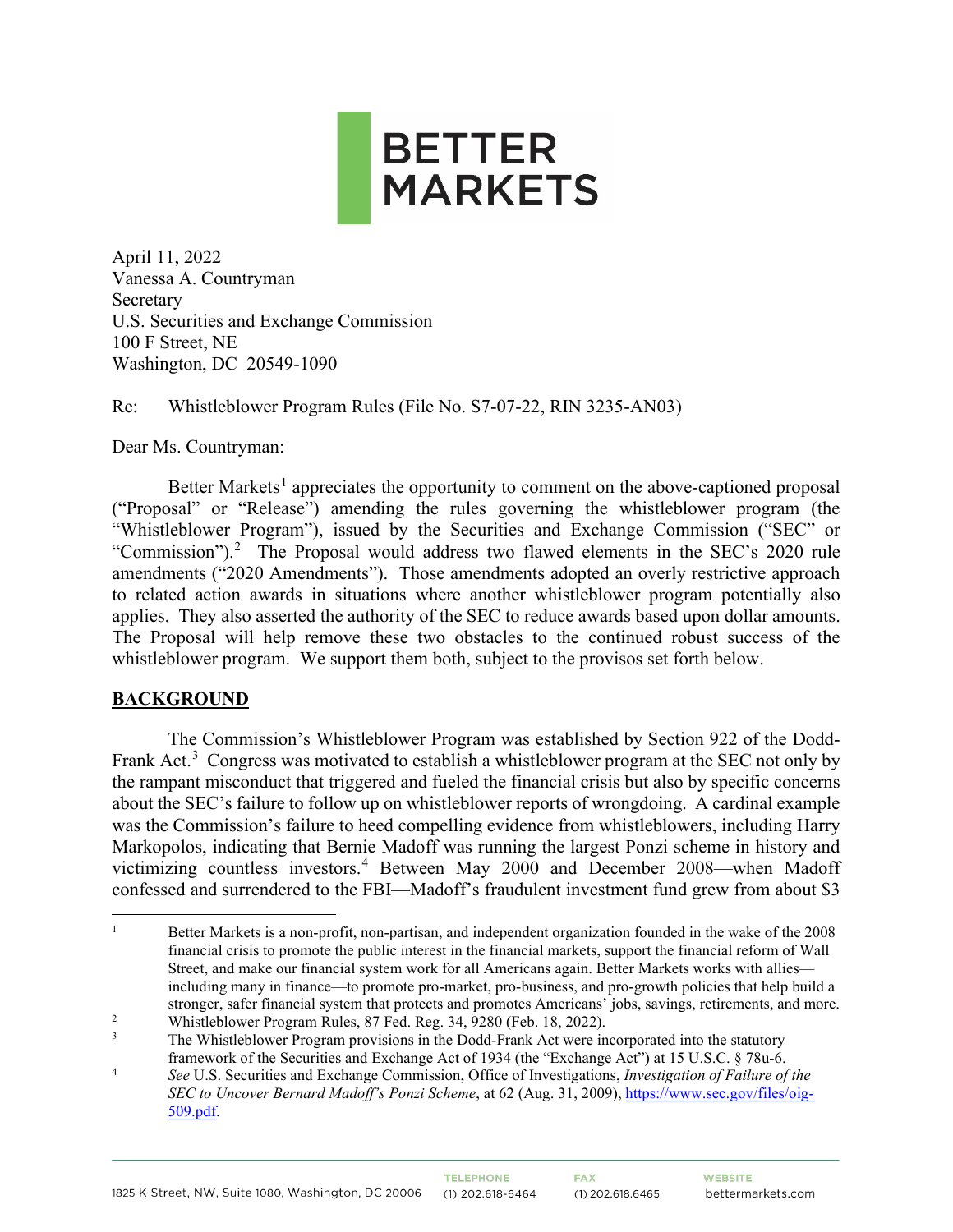billion to \$50 billion. During this period, the SEC conducted at least five examination and enforcement investigations but did not detect, let alone stop, Madoff's massive fraud. This was indicative of the SEC's failure to recognize the enormous value of whistleblower information prior to the Dodd-Frank Act.

The SEC's Whistleblower Program establishes monetary awards to any eligible whistleblower who voluntarily provides the Commission with original information that leads to a successful judicial or administrative enforcement action or related action. The Dodd-Frank Act also requires the SEC to make an award for so-called "related actions," defined as "any judicial or administrative action brought by [the U.S. Attorney General, an appropriate regulatory agency, a self-regulatory organization, or a state attorney general in a criminal investigation] that is based upon the original information provided by a whistleblower…that led to the successful enforcement of the Commission action."[5](#page-1-0)

The Dodd-Frank Act mandates that the Commission make an award to a whistleblower of between 10% and 30% of the monetary sanctions collected in the SEC's action or in any related action. It also provides that the SEC must consider the following factors in determining an award:

- (1) the significance of the information provided by the whistleblower to the success of the covered judicial or administrative action;
- (2) the degree of assistance provided by the whistleblower and any legal representative of the whistleblower in a covered judicial or administrative action;
- (3) the programmatic interest of the Commission in deterring violations of the securities laws by making awards to whistleblowers who provide information that lead to the successful enforcement of such laws; and
- (4) such additional relevant factors as the Commission may establish by rule or regulation.<sup>[6](#page-1-1)</sup>

Whistleblower Program awards are not made using taxpayer money but are paid from a separate fund created in the Dodd-Frank Act known as the Investor Protection Fund, which is funded by monetary sanctions in enforcement actions that are not distributed to victims.<sup>[7](#page-1-2)</sup>

In May 2011, the Commission adopted a comprehensive set of rules to implement the Whistleblower Program.<sup>[8](#page-1-3)</sup> Under those rules, which were in place for nearly the entirety of the Whistleblower Program, the program has been an enormous success. According to the SEC's most recent report, the program has awarded more than \$1.2 billion to hundreds of individuals in return for information that has resulted in nearly \$5 billion in monetary sanctions, including \$3.1

<span id="page-1-0"></span> $15 \text{ U.S.C. } 78u - 6(a)(5)$ .

<span id="page-1-1"></span><sup>&</sup>lt;sup>6</sup> 15 U.S.C. 78u-6(c)(1)(B).<br>
<sup>7</sup> 15 U.S.C. 78u-6(b)(2)

<span id="page-1-2"></span> $\frac{7}{8}$  15 U.S.C. 78u-6(b)(2).

<span id="page-1-3"></span><sup>8</sup> *See* SEC Proposed Rule for Implementing Whistleblower Provisions, 75 Fed. Reg. 221, 70488 (Nov. 17, 2010).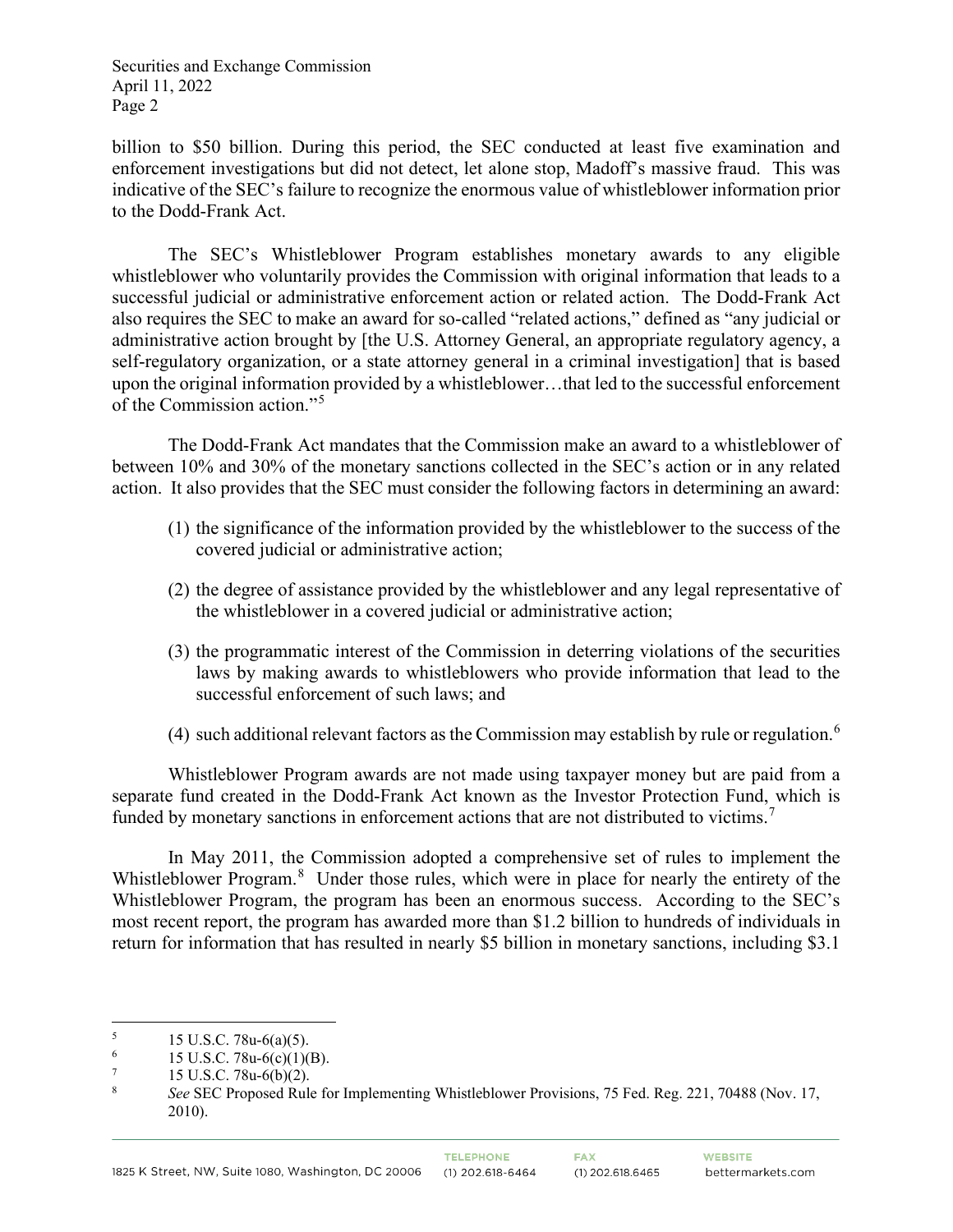billion in disgorgement of ill-gotten gains, of which more than \$1.3 billion has been, or is scheduled to be, returned to investors.<sup>[9](#page-2-0)</sup>

Despite the program's success, in June 2018, the Commission proposed amendments to the rules ("2018 Proposal"), which Better Markets strongly opposed.<sup>[10](#page-2-1)</sup> The rules that were adopted as a result of the 2018 Proposal, among other things, gave the SEC discretion to refuse to make an award for a "related action" where it determined another whistleblower award program had a more "direct and relevant" connection to the action, without regard to whether the whistleblower received an adequate award (or any award at all) under the other program. It also purported to provide the SEC with discretion to reduce an award amount based solely on its determination that the dollar amount of the award would be too large.<sup>[11](#page-2-2)</sup> Notwithstanding the vigorous objections of Better Markets and others, the Commission adopted provisions that had the effect of weakening the Whistleblower Program in 2020 (the "2020 Amendments").  $^{12}$ 

#### **OVERVIEW OF PROPOSAL**

The SEC now proposes to revisit two of the Whistleblower Program rules that were affected by the 2020 Amendments. The Proposal would revise the approach to related actions finalized in 2020 Rule 21F-3(b)(3) to allow awards for related actions where an alternative award

<span id="page-2-0"></span> $\mathbf{Q}$  SEC, *Whistleblower Program: 2021 Annual Report to Congress* 24 (2021), [https://www.sec.gov/files/2021\\_OW\\_AR\\_508.pdf;](https://www.sec.gov/files/2021_OW_AR_508.pdf) *see also* Better Markets, *SEC's Whistleblower Program: A \$5 Billion Success Story With A Bright Future*, January 20, 2022, *available at* [https://bettermarkets.org/analysis/secs-whistleblower-program-a-5-billion-success-story-with-a-bright](https://bettermarkets.org/analysis/secs-whistleblower-program-a-5-billion-success-story-with-a-bright-future/)[future/.](https://bettermarkets.org/analysis/secs-whistleblower-program-a-5-billion-success-story-with-a-bright-future/) 10 Whistleblower Program Rules, 83 Fed. Reg.140, 34702 (July 20, 2018); Better Markets Comment Letter to

<span id="page-2-1"></span>the SEC on Whistleblower Program Rules (September 18, 2018) ("Better Markets 2018 Letter"), [https://bettermarkets.org/wp-content/uploads/2021/07/Better-Markets-CL-to-SEC-on-Whistleblower-](https://bettermarkets.org/wp-content/uploads/2021/07/Better-Markets-CL-to-SEC-on-Whistleblower-Program-9-18-18.pdf)[Program-9-18-18.pdf,](https://bettermarkets.org/wp-content/uploads/2021/07/Better-Markets-CL-to-SEC-on-Whistleblower-Program-9-18-18.pdf) which is incorporated by reference as if fully set forth herein.

<span id="page-2-2"></span><sup>11</sup> Better Markets, *SEC's Whistleblower Program: A \$5 Billion Success Story With A Bright Future* 9-10, (Jan. 20, 2022), [https://bettermarkets.org/analysis/secs-whistleblower-program-a-5-billion-success-story](https://bettermarkets.org/analysis/secs-whistleblower-program-a-5-billion-success-story-with-a-bright-future/)[with-a-bright-future/.](https://bettermarkets.org/analysis/secs-whistleblower-program-a-5-billion-success-story-with-a-bright-future/) Technically, the 2020 final rule "removed" the provision in the 2018 proposal that would have explicitly given the SEC the authority to reduce an award based solely on dollar amount. In the 2018 proposal, the SEC had argued that the 2011 rules left it without the ability to reduce awards based on dollar amounts that the agency might deem excessive. Accordingly, the SEC proposed to establish a rule that would give it discretion, where an award could involve a sanction of over \$100 million, to reduce the award amount if the Commission determined that the amount exceeded what was "reasonably necessary to reward the whistleblower and to incentivize similarly situated whistleblowers." The final 2020 amendments removed that offending provision from the rule itself—seemingly an improvement—but the accompanying release then insisted that the SEC always had the authority to reduce awards based on dollar amount. The SEC thus claimed the same problematic, extra-statutory discretion it had proposed in 2018, but without the limitation that the discretion would only be exercised where a sanction could exceed \$100 million, surreptitiously *expanding* a provision it purported to remove from the final rule. SEC Commissioner Allison Herren Lee, *Statement: June Bug vs. Hurricane: Whistleblowers Fight Tremendous Odds and Deserve Better* (Sept. 23, 2020)[, https://www.sec.gov/news/public-statement/lee-whistleblower-](https://www.sec.gov/news/public-statement/lee-whistleblower-2020-09-23)[2020-09-23.](https://www.sec.gov/news/public-statement/lee-whistleblower-2020-09-23) 12 At least one federal lawsuit has been filed challenging the legality of the 2020 Amendments. In *Thomas v.* 

<span id="page-2-3"></span>*S.E.C.*, No. 1:21-cv-0010 (D.D.C. filed Jan. 31, 2021), currently pending in the District Court for the District of Columbia, the plaintiff, a prominent whistleblower attorney, has sued for declaratory and injunctive relief. The case has been stayed pending the outcome of this rulemaking proceeding.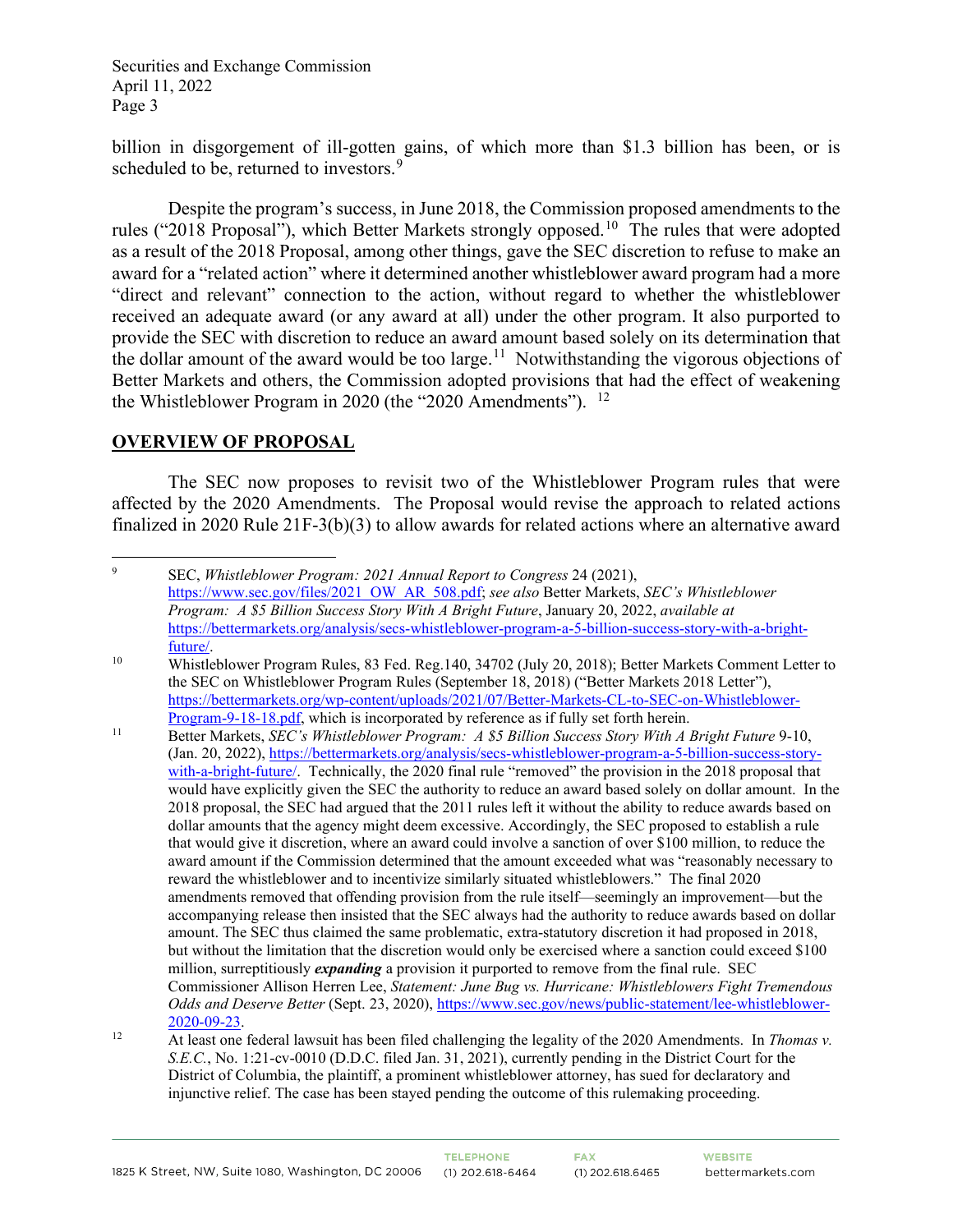program that is not comparable to the SEC's program because of a cap on award amount, a more limited award range, or a discretionary rather than mandatory award feature, regardless of whether the other award program had a more direct or relevant connection to the action ("Comparability Approach"). In the Proposal, the SEC also requests comment on other possible approaches to addressing related actions:

- Pursuant to the "Whistleblower Choice" approach, a meritorious whistleblower could decide whether to receive a related-action award from the Commission or the authority administering the other award program. The whistleblower would be allowed to wait until both programs had determined the award amount they would pay before making an election.
- Pursuant to the "Offset Approach," the Commission would determine an award percentage it would pay on the related action but offset its whistleblower award dollar-for-dollar from any award received for the related action from the other whistleblower program.
- Pursuant to the "Topping Off Approach," the Commission would have the discretion to increase an SEC award on a covered action if the Commission concludes that the other whistleblower program's award for the related action was inadequate for any reason.

The Commission also proposes to revise Rule 21F-6 to explicitly provide that the SEC may adjust an award *upward* based on dollar amount but that it "shall not" lower an award based on dollar amount.

# **COMMENTS**

## **I. THE SEC SHOULD ADHERE TO THE STATUTORY FRAMEWORK FOR RELATED ACTIONS.**

The statutory provisions governing the Whistleblower Program clearly define "related actions" and also specify the award amounts that whistleblowers are entitled to receive for awards collected in SEC enforcement actions as well as related actions i.e., 10 to 30% of the amounts collected, "in total." There is no distinction in the statute between related actions that involve whistleblower programs established by other agencies and those that do not. Its provisions were directed at, and govern, the SEC's responsibilities, not those of other agencies.

In the 2020 Amendments, the SEC injected unnecessary and unwarranted complexity into the treatment of related action awards based on a distinction found nowhere in the applicable statutory provision. Moreover, the rule undermined the purposes of the Whistleblower Program by generally reducing the prospects for recovery or the amounts that could be recovered on the basis of related actions. Under the current version of Rule 21F-(3)(b)(3), if the Commission finds that a competing whistleblower award program has a "more direct or relevant connection" to a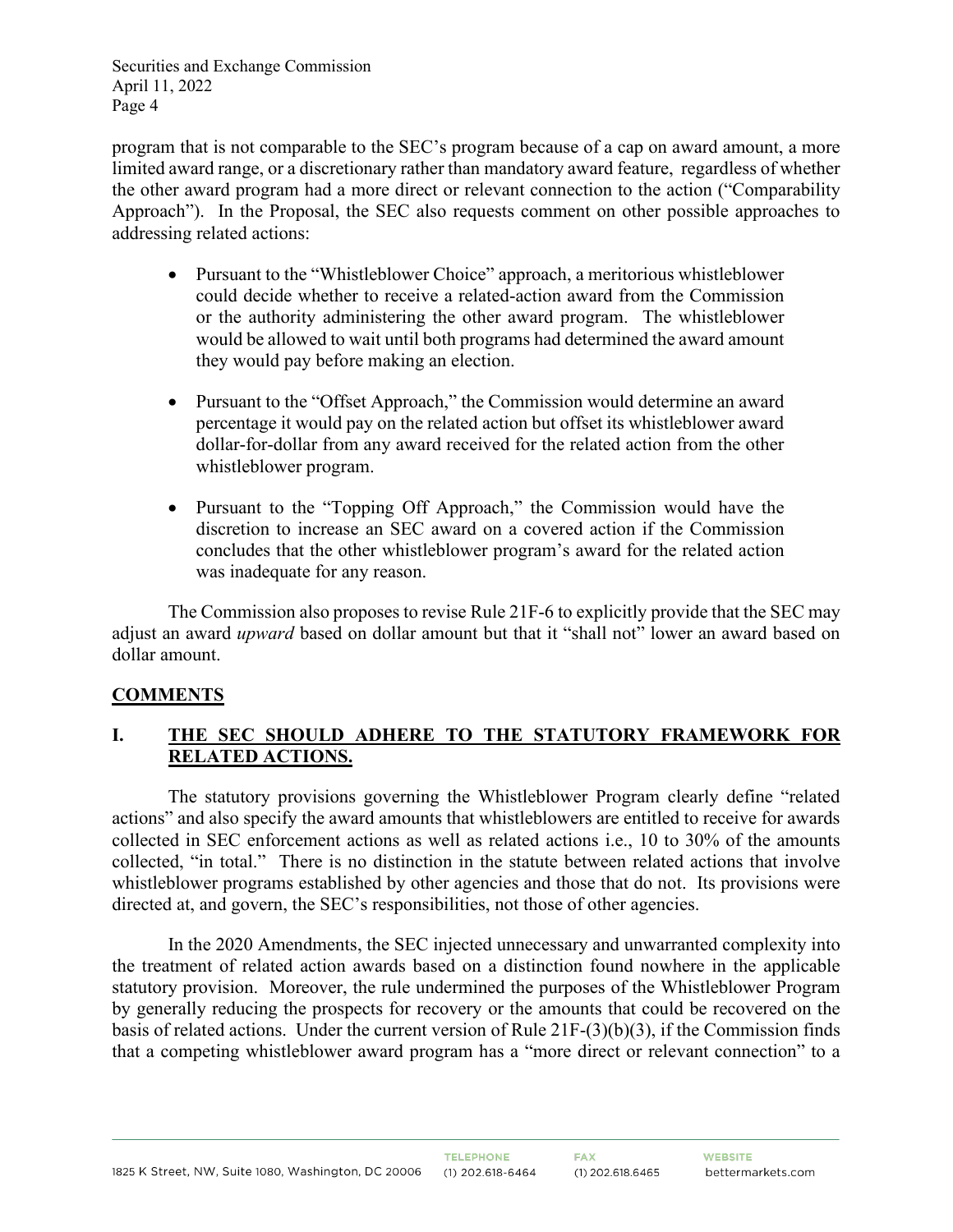related action,  $13$  then the Commission will deny the award claim for the related action and the claimant must then pursue an award with the other award program ("Multiple-Recovery Rule"). The Multiple-Recovery Rule, as currently constituted, not only violates the text of the Dodd-Frank Act and the Congressional intent in implementing the Whistleblower Program but also disincentivizes whistleblowers by introducing even more uncertainty and risk into the process, specifically that a whistleblower with meritorious information may receive an inadequate award, or even no award, for a related action where the SEC forces the whistleblower it into a less desirable whistleblower program. This is especially inappropriate in light of the risks whistleblowers already take, including the likelihood that coming forward could functionally end their careers.[14](#page-4-1) As the Commission points out in the Release, the Multiple-Recovery Rule creates the real risk that two otherwise similarly situated meritorious whistleblowers whose tips led to comparably successful Commission and related actions would receive meaningfully different awards based solely on the whistleblower award program that the SEC deemed to be more directly related or relevant.<sup>[15](#page-4-2)</sup>

The Multiple-Recovery rule also violates the plain language of the Dodd-Frank Act that makes it mandatory for the SEC to pay a whistleblower an award for a related action:

"In any covered judicial or administrative action, **or related action**, the Commission…**shall pay an award or awards** to 1 or more whistleblowers who voluntarily provided original information to the Commission that led to the successful enforcement of the covered judicial or administrative action, **or related action**."[16](#page-4-3)

This clearly mandatory language provides the Commission with no room to deny an award for a related action because it determines that another whistleblower program is more relevant. Further bolstering the point, Congress also established the circumstances under which the SEC must deny an award, and none are framed in terms of whether another whistleblower program is more relevant.<sup>17</sup> The remedy should be to jettison the convoluted and legally unfounded approach to related actions and revert to a simple rule that tracks the statute.

<span id="page-4-0"></span><sup>13</sup> Exchange Act Section 21F(a)(5) and Exchange Act Rule 21F-3(b)(1) provide that a related action is a judicial or administrative action that is: (i) brought by the Department of Justice, a Rule  $21F-4(g)$ regulatory authority, a Rule 21F-4(h) self-regulatory organization, or a state attorney general; (ii) based on the same original information that the whistleblower voluntarily provided both the Commission and to the authority that brought the related action, and (iii) resolved in favor of the authority that brought the action as a result of the whistleblower's information. Thus related actions include state criminal prosecutions, but exclude state regulatory actions.

<span id="page-4-1"></span><sup>&</sup>lt;sup>14</sup> Better Markets 2018 Letter; Release at 9283 n.22.<br>Release at 9283

<span id="page-4-4"></span>

<span id="page-4-3"></span><span id="page-4-2"></span><sup>15</sup> Release at 9283.<br>
15 U.S.C. 78u-6(b)(1) (emphasis added).<br>
17 15 U.S.C. § 78u-6(c)(2). Indeed, the provision governing denials of awards does not even contain a catchall provision giving the SEC discretion to deny an award in other, unenumerated circumstances.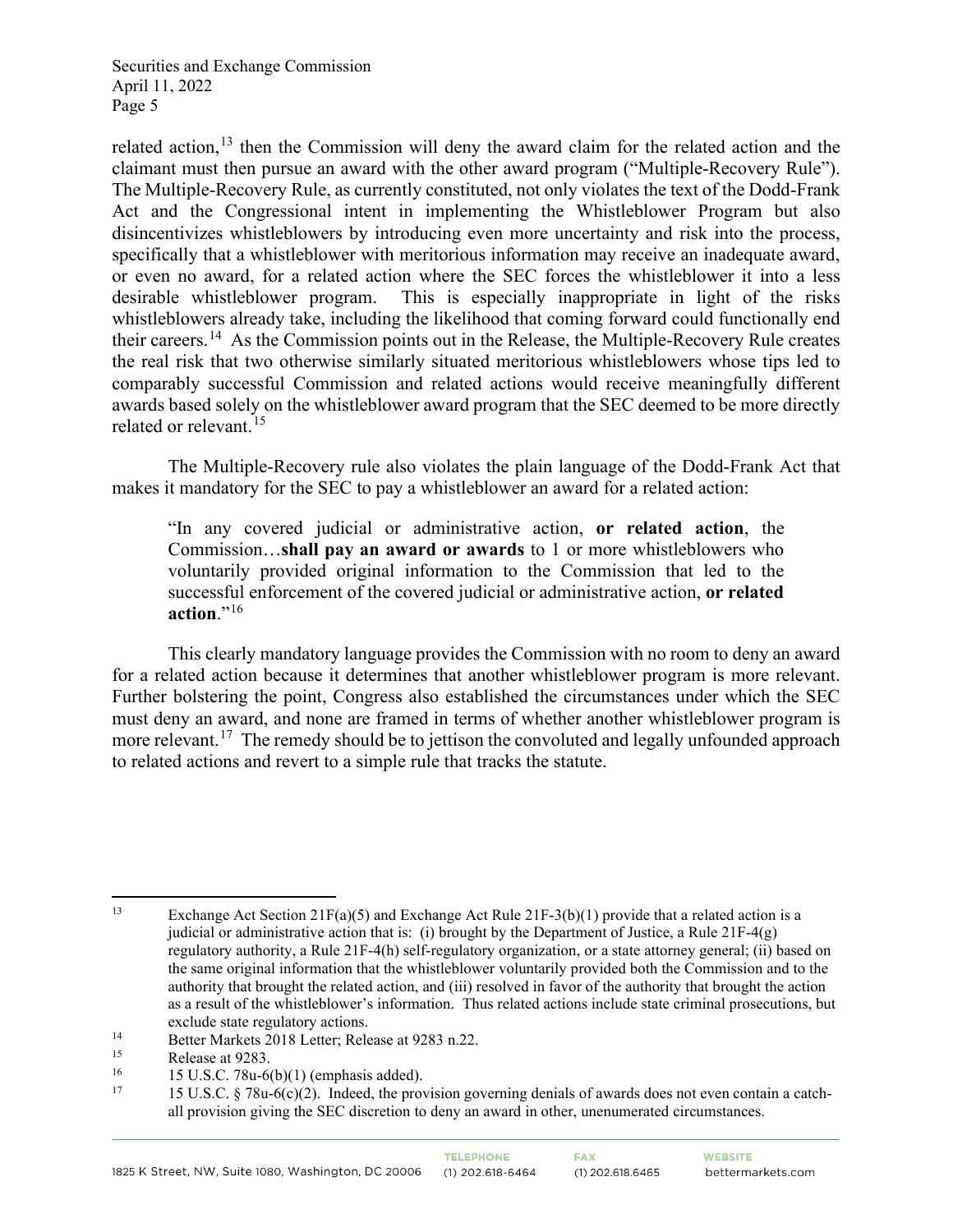#### **II. AMONG THE VARIOUS ALTERNATIVES FOR DEALING WITH RELATED ACTIONS, THE SEC SHOULD ADOPT THE "WHISTLEBLOWER CHOICE" OPTION.**

If the SEC insists on adopting a new approach to related actions, instead of the simpler and more legally sound option of simply rescinding the 2020 Amendments, it should elect the Whistleblower's Choice approach. Each of the alternative approaches to making awards based on related actions set forth in the Proposal would improve on the 2020 Amendments. Each would at least ensure that whistleblowers are no longer in danger of receiving no award whatsoever for a related action for information that leads to successful enforcement by another agency. And each (except for the Whistleblower's Choice approach) would also require the Commission to at least account for the possibility that an award from another whistleblower program would be inadequate.

However, among the alternatives, the Whistleblower's Choice approach appears to be optimal. Each of the other approaches, while an improvement on the current rule, would still be inadequate from both a policy and legal perspective. For example, each of the other proposed approaches could still leave whistleblowers in danger of receiving an award that is too low based on the quality of information provided and the other statutory factors. This increased uncertainty could still disincentivize whistleblowers. Moreover, each of the other proposed approaches leaves open the possibility that the SEC will not, itself, make an award to an otherwise eligible whistleblower for a related action. This conflicts with the letter and the spirit of Section 922, which mandates that the SEC make an award to an eligible whistleblower based on a related action, and which does not list as a factor for reducing or denying an award a more directly relevant whistleblower program. In essence, each of these other approaches would result in the SEC improperly substituting its own policy judgment for that of Congress. Only the Whistleblower's Choice Approach respects the clearly mandatory nature of Section 922, which requires that the SEC make an award to an eligible whistleblower based on a related action; it also functionally eliminates the risk that a whistleblower might unfairly get an award that is too low. Accordingly, if the SEC is going to go beyond simply rescinding the Multiple-Recovery Rule and is going to establish a process for handling situations where another whistleblower program applies, it should adopt the Whistleblower's Choice approach.

### **III. LIMITING THE DISCRETION TO ADJUST AWARDS BASED ON DOLLARS AMOUNTS, TO ALLOW ONLY INCREASES, IS APPROPRIATE.**

The Proposal would make two related changes in the criteria governing the amount of whistleblower awards. First, it would make clear that the Commission "shall not" use the dollar amount of a potential award to lower an award. Second, it would make clear that the Commission may consider the dollar amount of a potential award for the limited purpose of increasing the award amount.

Setting aside the precise legal status of any claimed authority to adjust awards in any way based on dollar amounts, these changes are appropriate and should be adopted. As the Commission explains in the Release, they find support on several grounds. The authority to decrease awards has proven to be unnecessary, as the Commission has never had occasion to seek a decrease in an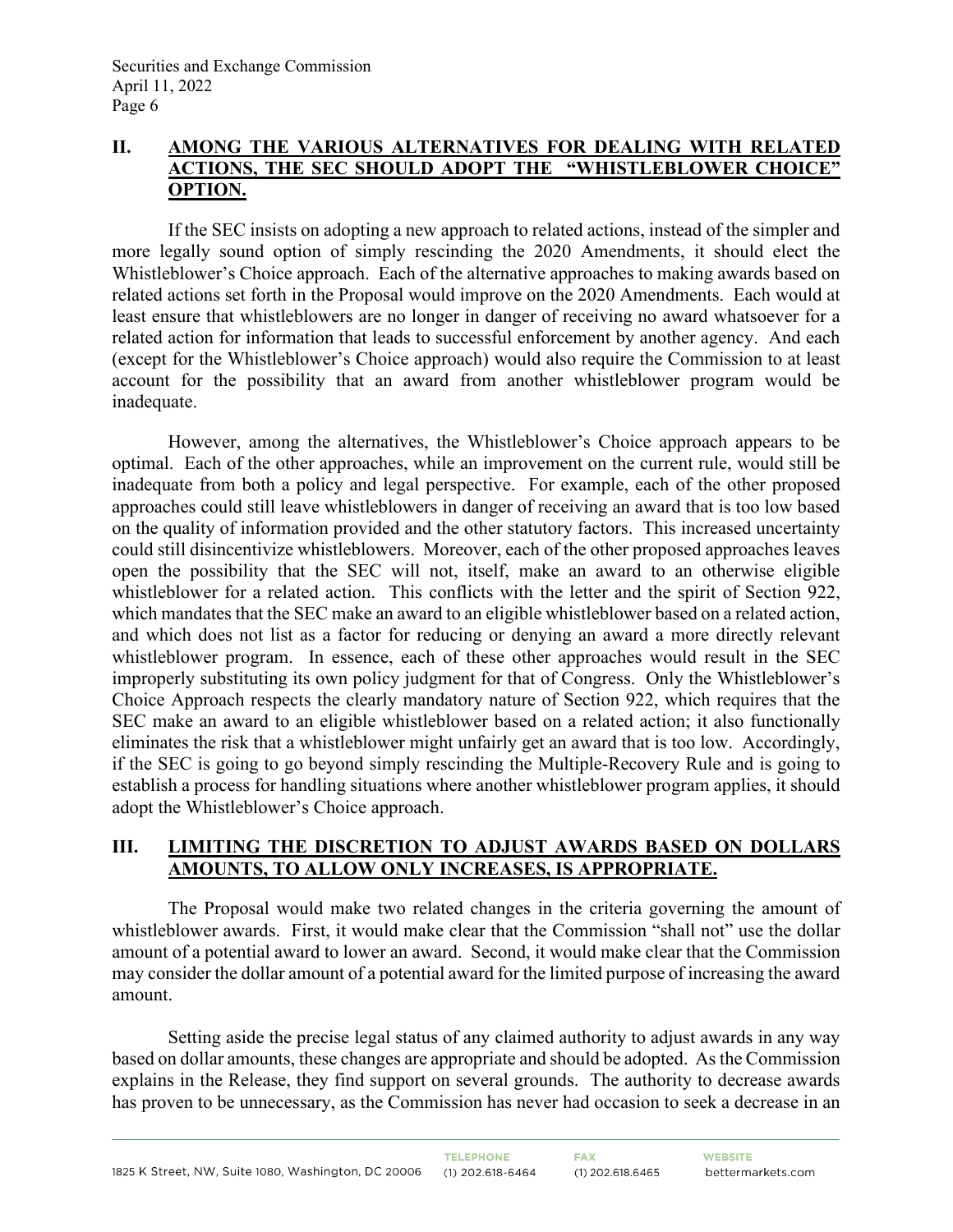award based on dollar amount. Second, high dollar awards serve the purposes of the whistleblower program by drawing public attention and thereby incentivizing whistleblowers to come forward; decreasing the dollar amount of awards would thus be counterproductive in terms of the SEC's enforcement priorities. Finally, merely preserving the authority to decrease awards would threaten to increase uncertainty regarding the awards program and decrease confidence in the outcome of the award process, all of which could disincentivize whistleblowers from coming forward.

## **IV. THE SEC MUST RESCIND THE FLAWED 2020 GUIDANCE ON INDEPENDENT ANALYSIS.**

One aspect of the 2020 Amendments that is unaddressed in this Proposal is the accompanying interpretive guidance regarding how the SEC will determine whether a tip constitutes "independent analysis" that justifies an award. Section 922 provides that "original information" includes information that is derived from the "independent knowledge **or** *analysis*" of the whistleblower.<sup>[18](#page-6-0)</sup> The interpretive guidance accompanying the 2020 Amendments imposed extra-statutory and restrictive conditions on when independent analysis qualifies as original information. Under the guidance, to qualify as "independent analysis," a whistleblower's submission must provide evaluation, assessment, or insight beyond what would be reasonably apparent to the Commission from publicly available information. Furthermore, in making that determination, the Commission considers whether the whistleblower's conclusions derive from multiple sources (including sources that are not readily identified and accessed by a member of the public without specialized knowledge, unusual effort, or substantial cost) and whether the sources collectively raise a strong inference of a potential securities law violation that is not readily inferable by the Commission from any of the sources individually.<sup>19</sup>

Again, this is contrary to the text and intent of Section 922, which does not impose these restrictions on the nature of the independent analysis that can support an award. More alarmingly, the interpretive guidance, particularly the provision requiring that the sources raise a strong inference of illegal conduct that is not "reasonably inferable" by the SEC from the sources individually, ignores the history of Section 922. Specifically, Section 922 was at least partially motivated by the SEC's failure to detect Bernie Madoff's brazen fraud. Yet as detailed by the SEC's inspector general, that debacle included the SEC's failure to heed multiple obvious red flags, including those raised in publicly available sources.<sup>[20](#page-6-2)</sup> In light of this context, it is highly unlikely that Congress intended the SEC to condition whistleblower awards on whether, in hindsight, it thinks the illegal conduct was "reasonably inferable." The SEC must rescind this flawed interpretive guidance without unreasonable delay.

### **CONCLUSION**

We hope these comments are helpful as the Commission finalizes the Proposal.

<span id="page-6-0"></span> $18$  15 U.S.C. § 78u-6(a)(3).

<span id="page-6-1"></span><sup>19</sup> Whistleblower Program Rules, 85 Fed. Reg. 70,898, 70,929 (2020).

<span id="page-6-2"></span><sup>20</sup> SEC Office of Investigations, *Investigation of Failure of the SEC to Uncover Bernie Madoff's Ponzi*  Scheme 80-81 (Aug. 31, 2009), [https://www.sec.gov/files/oig-509.pdf.](https://www.sec.gov/files/oig-509.pdf)